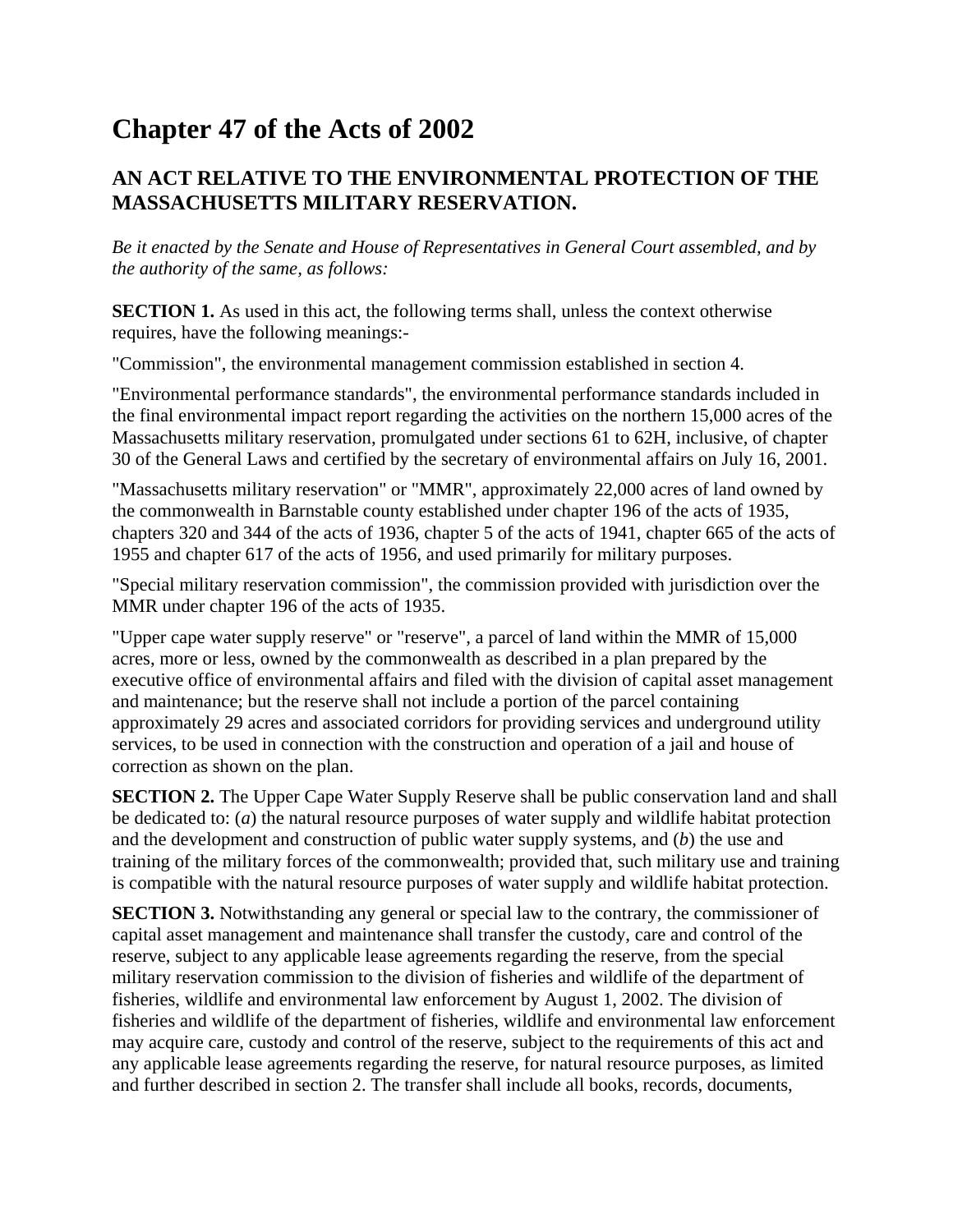agreements, contracts, leases and other materials necessary for the commission to operate and manage the reserve.

**SECTION 4.** There is hereby created within the executive office of environmental affairs an environmental management commission. The commission shall consist of the following 3 ex officio members: the commissioner of the department of fisheries, wildlife and environmental law enforcement; the commissioner of environmental management; and the commissioner of environmental protection. Notwithstanding any general or special law to the contrary, but subject to any applicable lease agreements regarding the reserve, the commission shall oversee and monitor the military and other activities on the reserve in accordance with the purposes and provisions of this act.

**SECTION 5.** The purpose of the commission shall be to ensure the permanent protection of the drinking water supply and wildlife habitat of the reserve. The commission shall ensure, by oversight, monitoring and evaluation, that all military and other activities on the reserve are consistent with this purpose. The commission shall oversee compliance with and enforcement of the environmental performance standards, coordinate the actions of the environmental agencies of the commonwealth in the enforcement of environmental laws and regulations at the reserve, as appropriate and facilitate an open and public review of all activities on the reserve.

**SECTION 6.** The commission shall be assisted by 2 advisory councils:

(*a*) a community advisory council, which shall be comprised of the following members: 1 representative of each of the towns of Falmouth, Bourne, Sandwich and Mashpee; 1 family member resident of the MMR; 2 representatives of the military; 1 representative of the Cape Cod commission; 1 representative of the Upper Cape Regional Water Supply Cooperative; 1 representative of the Wampanoag Tribe; and 5 other members to be appointed by the governor, but the town representatives shall be recommended by the towns' respective boards of selectmen; the family member resident of the MMR shall be selected from among a list of 5 persons provided by the commander of the Coast Guard Air Station Cape Cod; the military representatives shall be recommended by the military division of the commonwealth; the Cape Cod commission representative shall be recommended by the Cape Cod commission; the Upper Cape Regional Water Supply Cooperative representative shall be recommended by the Upper Cape Regional Water Supply Cooperative; and the Wampanoag Tribe representative shall be recommended by the tribal leadership. The community advisory council shall assist the commission by providing advice on issues related to the protection of the water supply and wildlife habitat on the reserve, and (*b*) a science advisory council, which shall be appointed by the governor and shall be comprised of 5 to 9 scientists and engineers who are recognized for their expertise in the areas of public health, water protection, wildlife habitat management or land use management. The science advisory council shall assist the commission by providing scientific and technical advice relating to the protection of the drinking water supply and wildlife habitat on the reserve.

**SECTION 7.** The powers of the commission shall include, but not be limited to, the following:-

(*a*) to hire staff, including an environmental officer;

(*b*) to enter into contracts;

(*c*) to acquire real or personal property or interests or rights therein if necessary for the management of the reserve;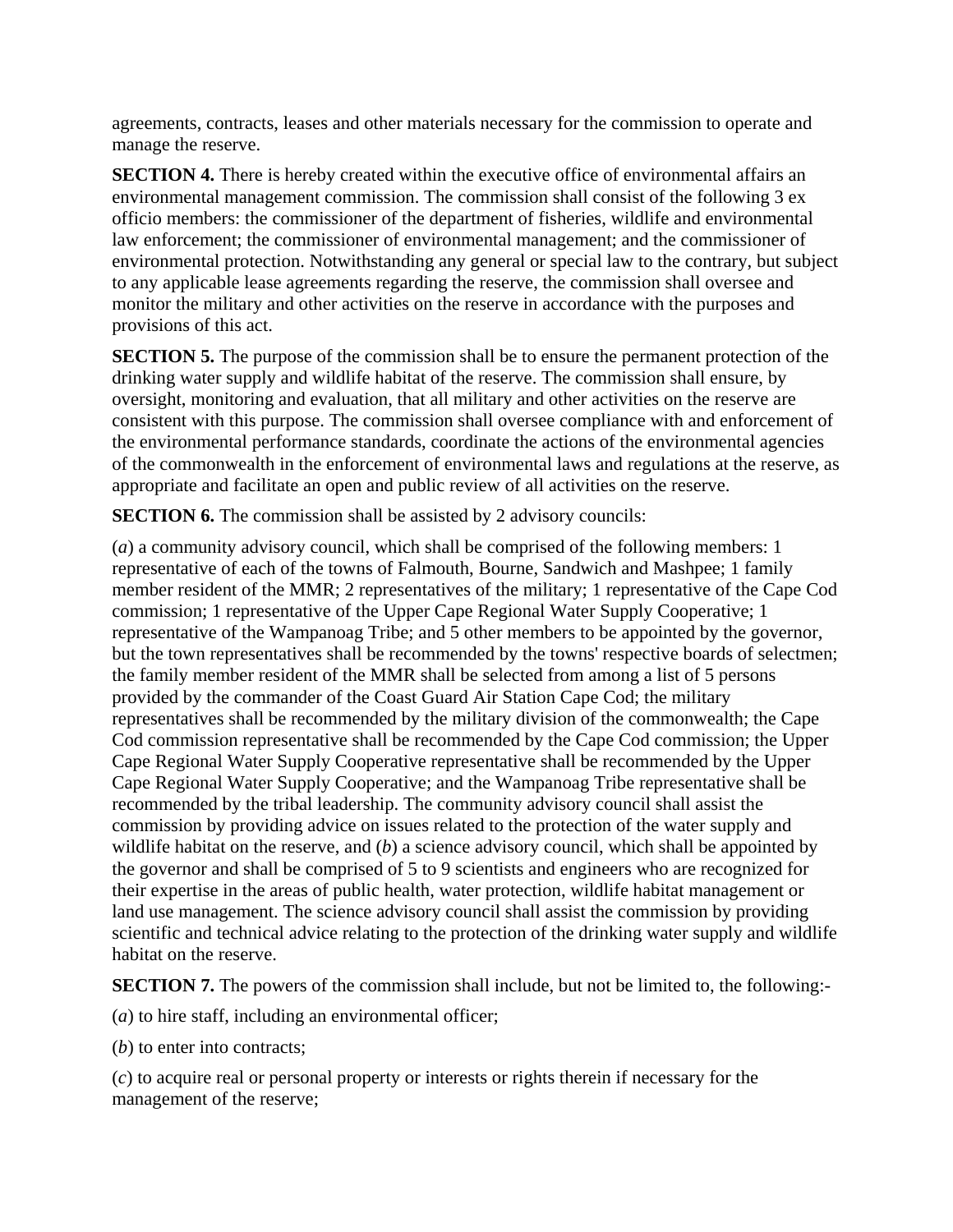(*d*) to accept funds or property from any source, public or private, including gifts, bequests, grants, contributions and settlements, judgments, fines or penalties in order to assist in the discharge of its duties;

(*e*) to expend funds from the trust fund established in section 14;

(*f*) to promulgate rules, regulations, guidelines and procedures as necessary for the administration of the commission and the advisory councils and as necessary for the effective performance of its responsibilities and duties under this act.

**SECTION 8.** The commission shall hire an environmental officer for the MMR. The environmental officer shall report to the commission. The duties and responsibilities of the environmental officer shall be to monitor the activities being conducted on, and the uses of, the reserve and the impact of such activities and uses on the water supply and wildlife habitat. The environmental officer shall also coordinate with appropriate personnel from the department of fisheries, wildlife and environmental law enforcement, the department of environmental management and the department of environmental protection to monitor and evaluate the environmental impact of activities conducted on and uses of the reserve. The personnel of the department of fisheries, wildlife and environmental law enforcement, the department of environmental management and the department of environmental protection shall support and assist the commission and cooperate with the environmental officer.

The environmental officer shall have an office located within the environmental readiness center or such other location on the MMR as may be appropriate to carry out his duties. The national guard shall provide such office space and allow the environmental officer, acting on behalf of the commission, regular and unrestricted access to all data and information from the various environmental and management programs and activities operating on the MMR. These programs and activities include, but are not limited to: the integrated training area management program; the integrated natural resources management plan; the integrated cultural resources management plan; Camp Edwards' standard operating procedures; and any other program or activity created by the army or the national guard for the purpose of managing or maintaining the northern 15,000 acres of the MMR. Access to data and information shall not include restricted or classified information, unless the environmental officer obtains the appropriate level of security clearance. The national guard shall use its best efforts to assist the environmental officer in obtaining the appropriate level of security clearance. The national guard shall also submit all draft and final impact area groundwater study reports to the commission for its information, as soon as they become available.

The commission, its staff and, as determined to be necessary by the commission, personnel of the department of fisheries, wildlife and environmental law enforcement, the department of environmental management and the department of environmental protection, shall access and inspect the reserve in order to monitor, oversee, evaluate and report to the commission on the environmental impact of military training and all other activities. As determined to be necessary by the commission, such access shall occur prior to, during and immediately following training or other activities upon notice, in accordance with Camp Edwards' standard operating procedures, regulations and security requirements.

**SECTION 9.** (*a*) The national guard shall provide the commission with an annual report describing in detail: (1) the nature and extent of military training and other activities; (2) all resource management activities; (3) the status of compliance with applicable federal and state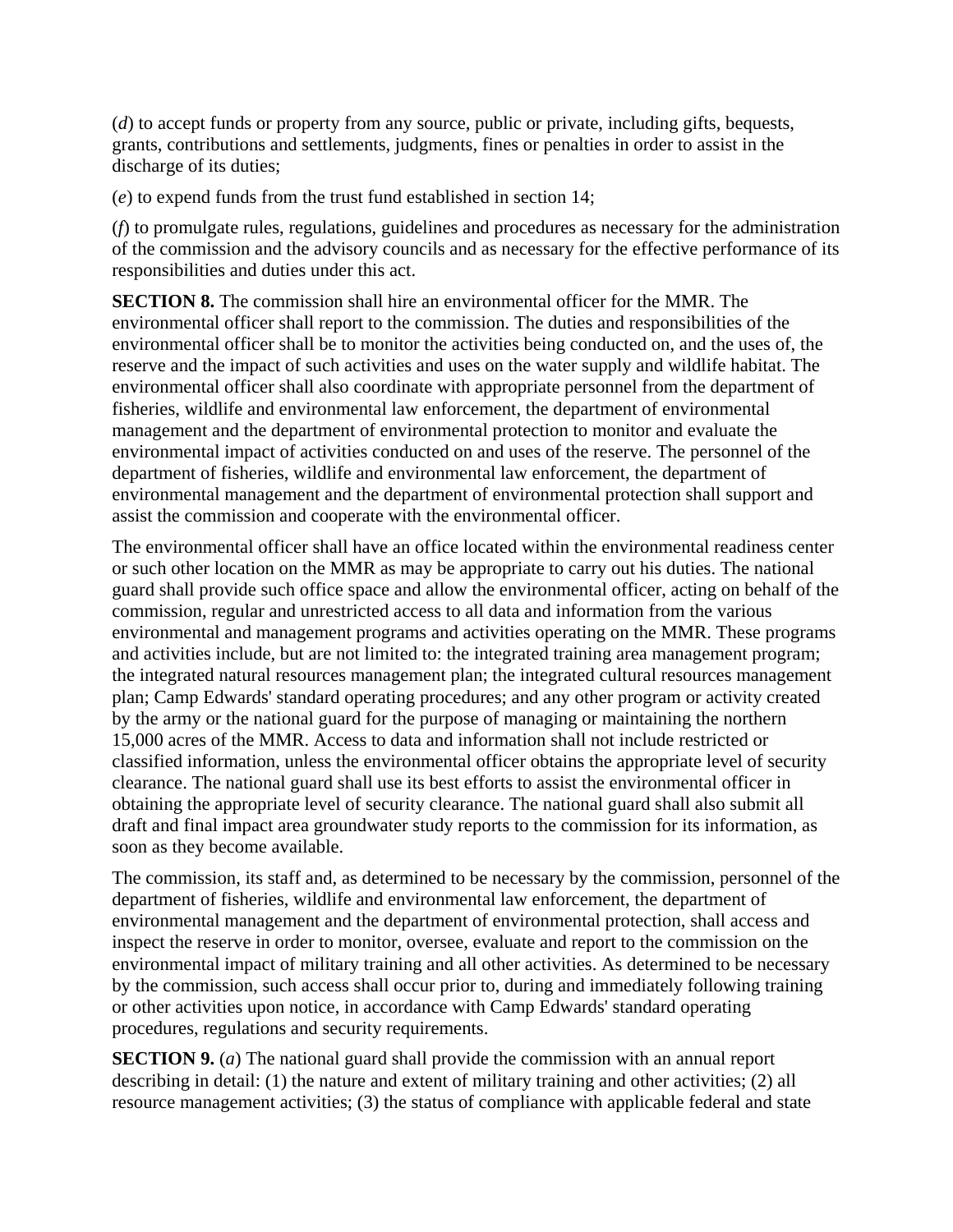environmental laws and regulations and the environmental performance standards; and (4) longterm trends in the major areas of resource management and activities. The commission shall make the report available to the public.

(*b*) The national guard shall notify the commission, in writing and within 2 business days after discovery, of any violation of an environmental performance standard. The notification shall include the nature and extent of the violation and any corrective action that has been taken or will be taken to return to compliance. With respect to a violation of federal or state law that is reported to a federal or state agency, the national guard shall provide the commission with a copy of any notice provided to the federal or state agency.

(*c*) The national guard shall notify the commission, in writing and within 2 business days after the discovery, of any damage or threat of damage to the drinking water supply or wildlife habitat, even if the damage results, or may result from, an activity that is otherwise compliant with law, regulation or environmental performance standards. Damage shall not include any insignificant damage to these resources, consistent with regulations promulgated by the executive office of environmental affairs pursuant to sections 61 to 62H, inclusive, of chapter 30 of the General Laws.

**SECTION 10.** (*a*) The commission shall evaluate all information and data regarding the activities and uses of the reserve and the environmental impact upon the drinking water supply and wildlife habitat of the reserve and may take action, as described in subsection (*b*) and (*c*). The commission may consult with the science advisory council, the community advisory council, or other entities in evaluating such information and in taking such action.

(*b*) If the commission determines that a user has violated or is violating an environmental performance standard, the commission shall notify the violator of the violation and may: (1) in the case of imminent and substantial damage, order that any activity creating a violation cease immediately, or require adjustments in the activity to eliminate the imminent and substantial damage or threat of damage; or (2) in all other cases, require the violator to return to compliance within a reasonable time and to notify the commission of the corrective action taken, including steps to ensure future compliance. Repeated or willful violations of an environmental performance standard may result in sanctions including cessation of activities.

(*c*) If the commission determines, based upon sound and accepted scientific analysis and evidence, that an activity that is otherwise compliant with law, regulation or environmental performance standards, is causing or threatens to cause imminent and substantial damage to the drinking water supply or wildlife habitat of the reserve, the commission may: (1) order such activity to cease immediately; or (2) require adjustments in the activity to eliminate the imminent and substantial damage or threat of damage.

(*d*) After consultation with the science advisory council and the community advisory council, the commission may adjust environmental performance standards based upon sound and accepted scientific analysis, monitoring data and other relevant information. The proponent of any adjustment shall bear the burden of justifying the proposed adjustment and demonstrating that the proposed adjustment is protective of the drinking water supply and wildlife habitat. If the commission determines that a proposed adjustment may be warranted and does not significantly reduce the standard of environmental protection, it shall publish a notice of availability of the proposed adjustment to the environmental performance standards in the *Environmental Monitor* published by the executive office of environmental affairs, furnish copies to all members of the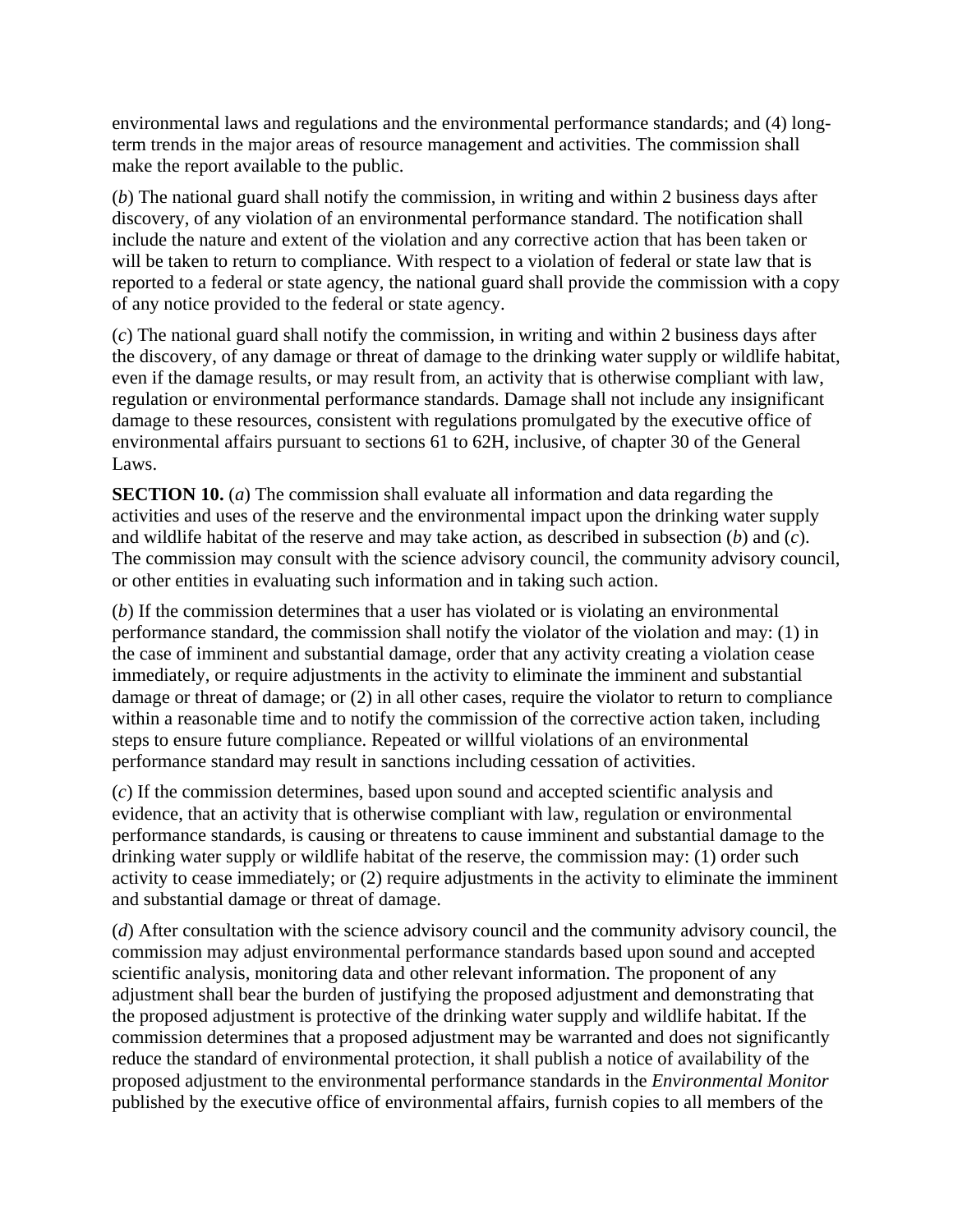community advisory council and the science advisory council, and accept public comment for a period of at least 30 days following the publication date. Thereafter, the proposed environmental performance standard will become effective on a date determined by the commission. The commission shall not consider adjustments to the environmental performance standards prior to submission of the first state of the reservation report to be filed under sections 61 to 62H, inclusive, of chapter 30 of the General Laws on or about January 1, 2003, unless such an adjustment is necessary to abate imminent and substantial damage or for national security reasons.

**SECTION 11.** (*a*) Prior to issuing an order or deciding an issue that does not involve imminent and substantial damage, the commission shall provide the military with an opportunity to be heard.

(*b*) If the commission issues an order to cease or adjust an activity to avoid imminent and substantial damage, the commission shall provide the military an opportunity to be heard on the matter within 2 business days after issuing the order.

(*c*) The military may request reconsideration of any decision or order of the commission by submitting its concerns in writing. The commission shall consider all such requests. The commission shall reconsider its decision or order, in light of all relevant information, and affirm, amend or reverse its decision or order and so indicate in writing within 30 days, unless such time is further extended by mutual agreement of the parties.

The Massachusetts national guard shall comply with all decisions and orders of the commission, provided such decisions or orders do not conflict with federal or state law.

The Massachusetts national guard and any other user of the reserve shall immediately cease or adjust any activity that, in the determination of the Massachusetts national guard, causes or threatens to cause imminent and substantial damage to the drinking water supply or the wildlife habitat.

In the case of an order by the commission to abate an activity that causes or threatens to cause imminent and substantial damage to the drinking water supply or wildlife habitat, the Massachusetts national guard shall cease the activity while any request for reconsideration is pending.

**SECTION 12.** The state environmental agencies on the commission retain all their respective, independent enforcement authority. In response to an enforcement action brought by one of the state environmental agencies, including the department of fisheries, wildlife and environmental law enforcement, the department of environmental management and the department of environmental protection, members of the commission shall work together to implement coordinated actions at the reserve. In order to avoid, minimize and mitigate any negative impacts, they shall, in good faith and where appropriate, seek comment and input from one another, the military and the public before issuing decisions or taking actions at the reserve.

**SECTION 13.** There shall be established and set up on the books of the commonwealth a separate fund to be known as the Upper Cape Water Supply Reserve Trust Fund to be administered and expended by the commission. Expenditures may be made from the trust fund, without further appropriation, for the costs associated with activities deemed appropriate by the commission in furtherance of its powers as described in this act. The fund shall retain all interest earned on sums deposited. The fund may receive such funds as may be appropriated from time to